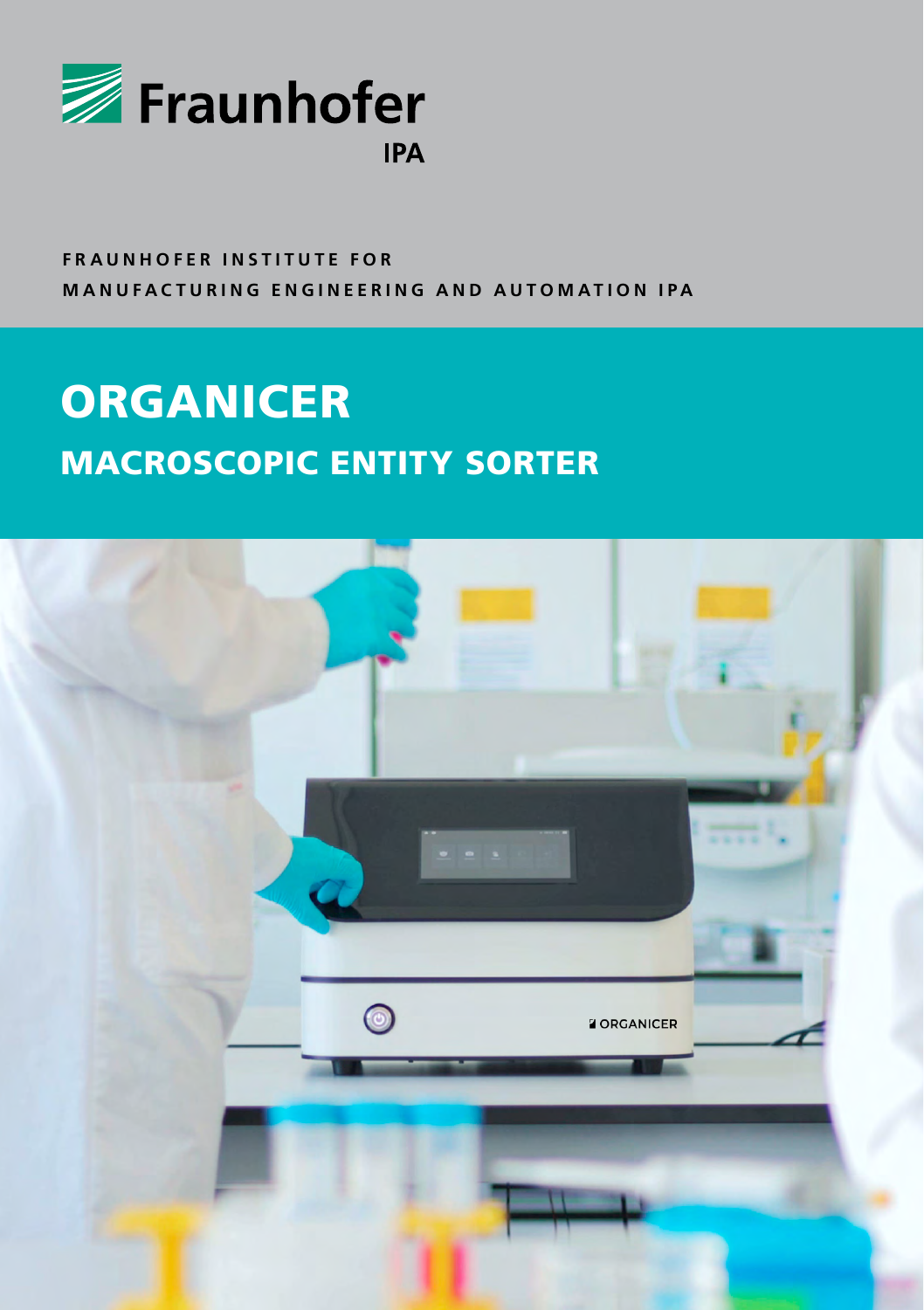

The **ORGANICER** is a high-throughput sorting device for the analysis and separation of macroscopic entities.

Early identification and separation of organoids can significantly **increase the productivity** while **reducing the overall production costs**. Isolation of functional organoids is a tedious and work-intensive process and there is no commercially available technology for efficient sorting of microspheres in a high throughput manner.



The **ORGANICER** is a technological solution for high-throughput separation of early stage organoids. The macroscopic spheres are mechanically isolated, analyzed individually by light microscopy and sorted or even isolated into the labware of choice according to their morphological attributes, such as border shape, roundness and interior homogeneity.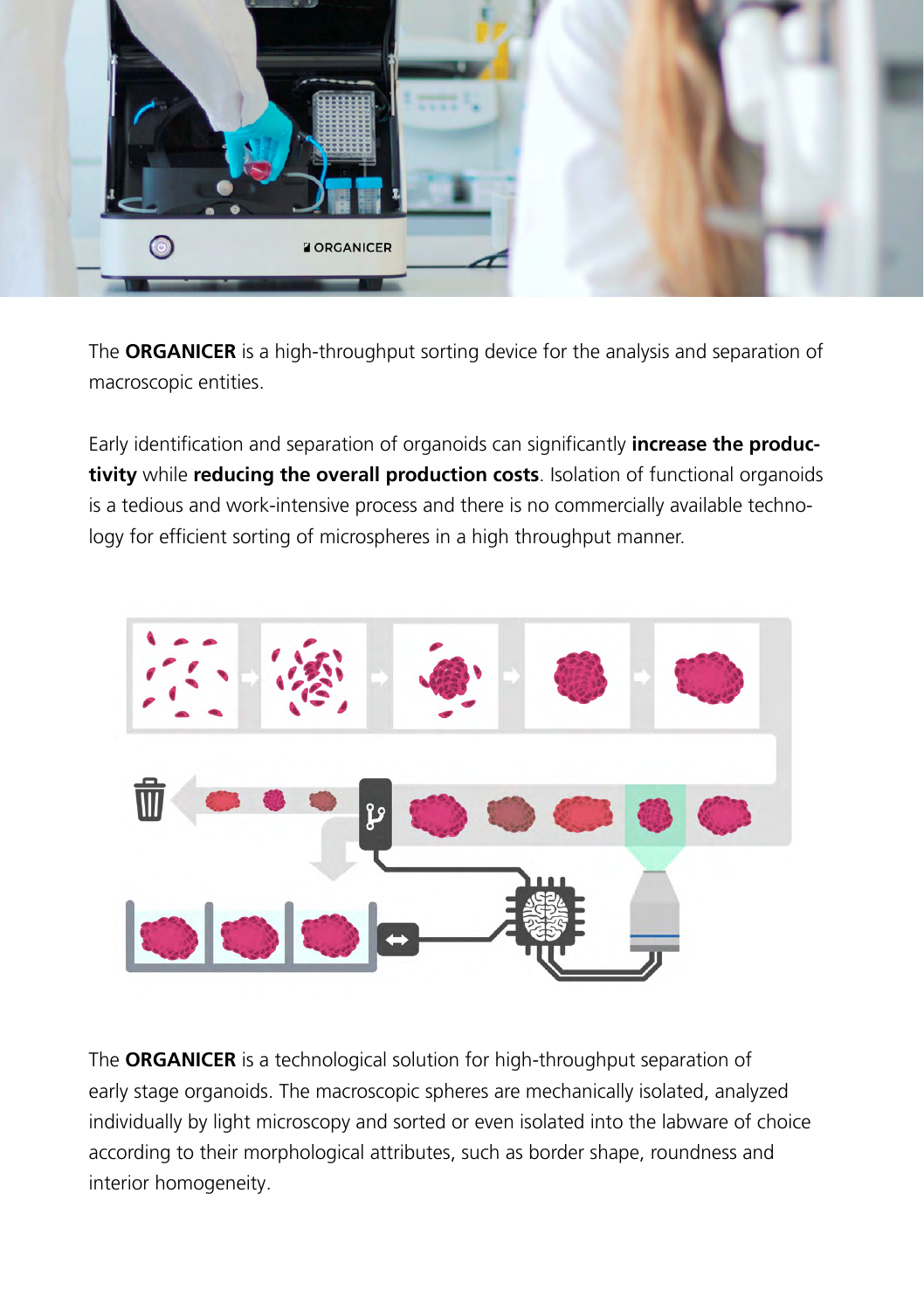

Image acquisition is supported by a **machine learning algorithm**, leading to improved determination of functional organoids. In addition to this, the system uses a **low dead volume** dispensing technology which allows direct deposition of the spheres in extracellular matrix.



#### **System Quick Facts**

Entity size 200 - 2000 μm



*Spheroid (800 µm) Zebrafish egg (1200 µm)*

Dead Volume < 600 nl (Entity size: 1000 μm) Target Formats **Microtiterplates**, Collection Tubes Device Size  $41 \times 31 \times 31$  cm

The system can be used to **improve development** and validation of new standard protocols for organoid differentiation into any functional tissue. In addition, **increased production** of functional organoids with already well-established protocols may contribute to serving the **growing demand** for the new model system for drug target research all around the globe.